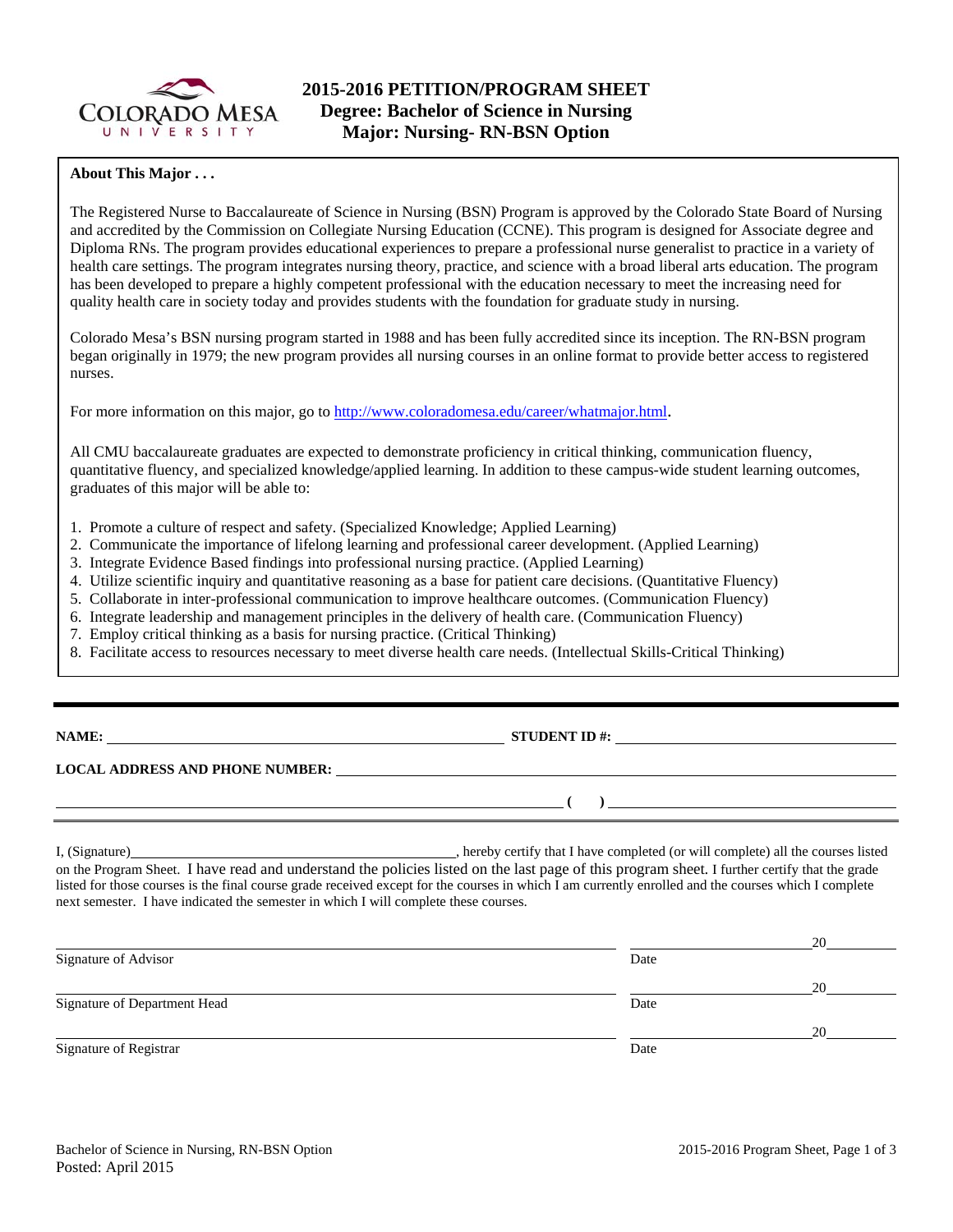## **DEGREE REQUIREMENTS:**

- 120 semester hours total (Students must complete a minimum of 30 of the last 60 hours of credit at CMU, with at least 15 semester hours in major discipline courses numbered 300 or higher).
- 40 upper division credits (A minimum of 15 taken at the 300-400 course levels within the major at CMU).2.00 cumulative GPA or higher in all CMU coursework.
- 2.00 GPA or higher in coursework toward the major content area.
- Pre-collegiate courses (usually numbered below 100) cannot be used for graduation.
- When filling out the program sheet a course can be used only once.
- A student must follow the CMU graduation requirements either from 1) the program sheet for the major in effect at the time the student officially declares a major; or 2) a program sheet for the major approved for a year subsequent to the year during which the student officially declares the major and is approved for the student by the department head. Because a program may have requirements specific to the degree, the student should check with the faculty advisor for additional criteria. It is the student's responsibility to be aware of, and follow, all requirements for the degree being pursued. Any exceptions or substitutions must be approved by the student's faculty advisor and Department Head.
- Essential Learning Capstone should be completed between 45 and 75 hours.
- See the "Undergraduate Graduation Requirements" in the catalog for additional graduation information.
- Up to 38 credits will be awarded for prior registered nursing (RN) course work

**ESSENTIAL LEARNING REQUIREMENTS** (31 semester hours) See the current catalog for a list of courses that fulfill the requirements below. If a course is an Essential Learning option and a requirement for your major, you must use it to fulfill the major requirement and make a different selection for the Essential Learning requirement.

|                                                                                                                      |             |                                                                                                                                                                                                                                                                                                                                                                                                                                                |                         | <b>INURS</b> 422             | industing in the Community                                 |                       |  |
|----------------------------------------------------------------------------------------------------------------------|-------------|------------------------------------------------------------------------------------------------------------------------------------------------------------------------------------------------------------------------------------------------------------------------------------------------------------------------------------------------------------------------------------------------------------------------------------------------|-------------------------|------------------------------|------------------------------------------------------------|-----------------------|--|
| Course No Title                                                                                                      |             |                                                                                                                                                                                                                                                                                                                                                                                                                                                | Sem.hrs Grade Term/Trns | <b>NURS 422L</b>             | Nursing in the Community Lab 1                             |                       |  |
|                                                                                                                      |             |                                                                                                                                                                                                                                                                                                                                                                                                                                                |                         | <b>NURS 426</b>              | Nursing Research and                                       |                       |  |
| <b>English</b> (6 semester hours, must receive a grade of "C" or better and                                          |             |                                                                                                                                                                                                                                                                                                                                                                                                                                                |                         |                              | <b>Evidence Based Practice I</b>                           | 3                     |  |
| must be completed by the time the student has 60 semester hours.)                                                    |             |                                                                                                                                                                                                                                                                                                                                                                                                                                                |                         | <b>NURS 428</b>              | <b>Evidenced Based Practice II</b>                         | 3                     |  |
| ENGL 111 English Composition                                                                                         | 3           |                                                                                                                                                                                                                                                                                                                                                                                                                                                |                         | <b>NURS 430</b>              | Leadership for the RN                                      | 3                     |  |
| <b>ENGL 112 English Composition</b>                                                                                  | 3           |                                                                                                                                                                                                                                                                                                                                                                                                                                                |                         | NURS 430L                    | Leadership for the RN Lab                                  | 1                     |  |
|                                                                                                                      |             |                                                                                                                                                                                                                                                                                                                                                                                                                                                |                         | <b>NURS 418</b>              | <b>Gerontological Nursing</b>                              |                       |  |
| Math (3 semester hours, must receive a grade of "C" or better, must be                                               |             |                                                                                                                                                                                                                                                                                                                                                                                                                                                |                         |                              | & Chronic Illness                                          | 3                     |  |
| completed by the time the student has 60 semester hours.)                                                            |             |                                                                                                                                                                                                                                                                                                                                                                                                                                                |                         | <b>NURS 432</b>              | Capstone                                                   |                       |  |
| MATH 113 College Alegebra                                                                                            | 4           |                                                                                                                                                                                                                                                                                                                                                                                                                                                |                         |                              |                                                            | Total 31              |  |
|                                                                                                                      |             |                                                                                                                                                                                                                                                                                                                                                                                                                                                |                         | <b>Electives</b> (9 credits) |                                                            |                       |  |
| <b>Humanities</b> (3 semester hours)                                                                                 |             |                                                                                                                                                                                                                                                                                                                                                                                                                                                |                         |                              | Upper-division Nursing Electives (6 Semester Hours) St     |                       |  |
|                                                                                                                      |             |                                                                                                                                                                                                                                                                                                                                                                                                                                                |                         |                              | choose 6 credit hours from the following listed cou        |                       |  |
|                                                                                                                      |             |                                                                                                                                                                                                                                                                                                                                                                                                                                                |                         |                              |                                                            |                       |  |
|                                                                                                                      |             |                                                                                                                                                                                                                                                                                                                                                                                                                                                |                         |                              | remaining 3 Upper Division Nursing Electives need to b     |                       |  |
|                                                                                                                      |             |                                                                                                                                                                                                                                                                                                                                                                                                                                                |                         | by advisor)                  |                                                            |                       |  |
| Social and Behavioral Sciences (6 semester hours)<br>PSYC 150 General Psychology                                     |             | $\frac{1}{2} \left( \frac{1}{2} \right) = \frac{1}{2} \left( \frac{1}{2} \right) = \frac{1}{2} \left( \frac{1}{2} \right) = \frac{1}{2} \left( \frac{1}{2} \right) = \frac{1}{2} \left( \frac{1}{2} \right) = \frac{1}{2} \left( \frac{1}{2} \right) = \frac{1}{2} \left( \frac{1}{2} \right) = \frac{1}{2} \left( \frac{1}{2} \right) = \frac{1}{2} \left( \frac{1}{2} \right) = \frac{1}{2} \left( \frac{1}{2} \right) = \frac{1}{2} \left($ |                         |                              | NURS 408 Health Informatics                                | 3                     |  |
|                                                                                                                      | $3^{\circ}$ |                                                                                                                                                                                                                                                                                                                                                                                                                                                |                         |                              | NURS 409 Quality Improvement                               | $\overline{3}$        |  |
| (PSYC 150 and PSYC 233 are also program requirements)                                                                |             |                                                                                                                                                                                                                                                                                                                                                                                                                                                |                         |                              | Upper Division Elective 300 or 400                         | $\overline{3}$        |  |
|                                                                                                                      |             |                                                                                                                                                                                                                                                                                                                                                                                                                                                |                         | Total                        |                                                            | 9 credits             |  |
| Natural Sciences (7 semester hours, one course must include a lab)                                                   |             |                                                                                                                                                                                                                                                                                                                                                                                                                                                |                         |                              | Essential Learning Equivalent Course transfer 4*           |                       |  |
| <u> 1999 - Jan James James James James James James James James James James James James James James James James J</u> |             |                                                                                                                                                                                                                                                                                                                                                                                                                                                |                         |                              | <b>Total Credits for RN-BSN</b>                            | 40 Upper division Cre |  |
|                                                                                                                      |             |                                                                                                                                                                                                                                                                                                                                                                                                                                                |                         |                              |                                                            |                       |  |
| ___ __L_______________ ___ ___ ____                                                                                  |             |                                                                                                                                                                                                                                                                                                                                                                                                                                                |                         |                              | Prior RN nursing course work will be awarded up to 38 cred |                       |  |
|                                                                                                                      |             |                                                                                                                                                                                                                                                                                                                                                                                                                                                |                         |                              |                                                            |                       |  |
| <b>History</b> (3 semester hours)<br><b>HIST</b>                                                                     |             |                                                                                                                                                                                                                                                                                                                                                                                                                                                |                         |                              |                                                            |                       |  |
| <u> 1980 - Andrea Andrew Maria (b. 1980)</u>                                                                         |             |                                                                                                                                                                                                                                                                                                                                                                                                                                                |                         |                              |                                                            |                       |  |

#### Course No Title Sem.hrs Grade Term/Trns

#### **WELLNESS REQUIREMENT** (2semester hours)

| <b>KINE 100</b> | <b>Health and Wellness</b> |  |  |
|-----------------|----------------------------|--|--|
| KINA            |                            |  |  |

#### **ESSENTIAL LEARNING CAPSTONE** (4 semester hours) **If CMU career ladder student only**

|                  | II Civita calegi Tautici student olliv        |   |  |
|------------------|-----------------------------------------------|---|--|
| <b>ESSL 290</b>  | Maverick Milestone                            |   |  |
|                  | (see English $&$ math pre-reqs) 3             |   |  |
| <b>ESSL 200</b>  | Essential Speech (co-requisite) 1             |   |  |
|                  | <b>FOUNDATION COURSES</b> (15 semester hours) |   |  |
|                  |                                               |   |  |
| <b>BIOL 209</b>  | Human Anatomy and                             |   |  |
|                  | Physiology I                                  | 3 |  |
| <b>BIOL 209L</b> | Human Anatomy and                             |   |  |
|                  | Physiology I Lab                              |   |  |
| <b>BIOL 210</b>  | Human Anatomy and                             |   |  |
|                  | Physiology II                                 | 3 |  |
| <b>BIOL 210L</b> | Human Anatomy and                             |   |  |
|                  | Physiology II Lab                             |   |  |
| <b>BIOL 241</b>  | Pathophysiology                               |   |  |
| <b>STAT 200</b>  | Probability and Statistics                    | 3 |  |

### **NURSING MAJOR REQUIREMENTS**

(40 semester hours) Must pass all courses with a grade of "C" or higher.

| <b>NURS 320</b>  | Health Assessment/Promotion        | 3                           |  |
|------------------|------------------------------------|-----------------------------|--|
| <b>NURS 320L</b> | <b>Health Assessment/Promotion</b> |                             |  |
|                  | Lab                                |                             |  |
| <b>NURS 300</b>  | Developing the                     |                             |  |
|                  | Baccalaureate Role                 | 3                           |  |
| <b>NURS 410</b>  | <b>Population Health Nursing</b>   | 3                           |  |
| <b>NURS 410L</b> | <b>Population Health Nursing</b>   |                             |  |
|                  | Lab                                |                             |  |
| <b>NURS</b> 422  | Nursing in the Community           | $\mathcal{D}_{\mathcal{L}}$ |  |
| <b>NURS 422L</b> | Nursing in the Community Lab 1     |                             |  |
| <b>NURS 426</b>  | Nursing Research and               |                             |  |
|                  | <b>Evidence Based Practice I</b>   | 3                           |  |
| <b>NURS 428</b>  | Evidenced Based Practice II        | 3                           |  |
| <b>NURS</b> 430  | Leadership for the RN              | 3                           |  |
| <b>NURS 430L</b> | Leadership for the RN Lab          |                             |  |
| <b>NURS 418</b>  | <b>Gerontological Nursing</b>      |                             |  |
|                  | & Chronic Illness                  | 3                           |  |
| <b>NURS</b> 432  | Capstone                           |                             |  |
|                  | Total 31                           |                             |  |

lectives (6 Semester Hours) Students may from the following listed courses. The **rion Nursing Electives need to be approved** NURS 408 Health Informatics 3 \_\_\_\_\_\_ \_\_\_\_\_\_\_\_ NURS 409 Quality Improvement 3 \_\_\_\_\_\_ \_\_\_\_\_\_\_ Upper Division Elective 300 or 400  $\frac{3}{2}$  \_\_\_\_\_ \_\_\_ \_\_\_ 9 credits ent Course transfer 4 \* 40 Upper division Credits prk will be awarded up to 38 credit hours

| Bachelor of Science in Nursing, RN-BSN Option | 2015-2016 Program Sheet, Page 2 of 3 |
|-----------------------------------------------|--------------------------------------|
|                                               |                                      |